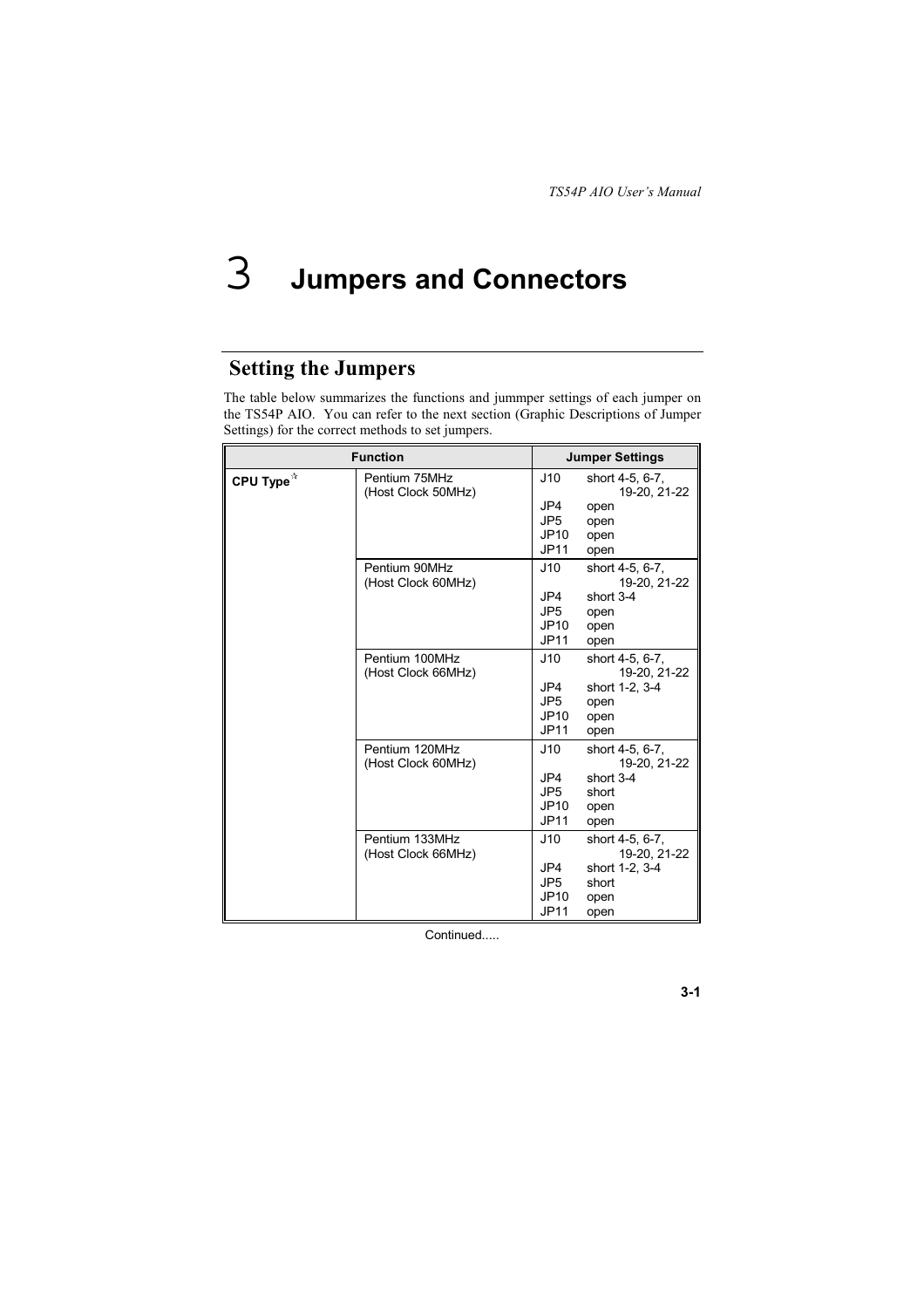| <b>Function</b>       |                                                                   | <b>Jumper Settings</b>                               |                                                                             |  |
|-----------------------|-------------------------------------------------------------------|------------------------------------------------------|-----------------------------------------------------------------------------|--|
| CPU Type <sup>☆</sup> | Pentium 150mhz<br>(Host Clock 60MHz)                              | J10<br>JP4<br>JP <sub>5</sub><br>JP10<br><b>JP11</b> | short 4-5, 6-7,<br>19-20, 21-22<br>short 3-4<br>short<br>short<br>open      |  |
|                       | Pentium 166MHz<br>(Host Clock 66MHz)                              | J10<br>JP4<br>JP5<br>JP10<br><b>JP11</b>             | short 4-5, 6-7,<br>19-20, 21-22<br>short 1-2, 3-4<br>short<br>short<br>open |  |
|                       | Cyrix 6x86-P120+<br>(Host Clock 50MHz)                            | J10<br>JP4<br>JP <sub>5</sub><br>JP10<br><b>JP11</b> | short 4-5, 6-7,<br>19-20, 21-22<br>open<br>open<br>open<br>open             |  |
|                       | Cyrix 6x86-P133+<br>(Host Clock 55mhz)<br>(U22 uses IMI 604 only) | J10<br>JP4<br>JP <sub>5</sub><br>JP10<br><b>JP11</b> | short 4-5, 6-7,<br>19-20, 21-22<br>short 1-2<br>open<br>open<br>open        |  |
|                       | Cyrix 6x86-P150+<br>(Host Clock 60MHz)                            | J10<br>JP4<br>JP <sub>5</sub><br>JP10<br>JP11        | short 4-5, 6-7,<br>19-20, 21-22<br>short 3-4<br>open<br>open<br>open        |  |
|                       | Cyrix 6x86-P166+<br>(Host Clock 66MHz)                            | J10<br>JP4<br>JP <sub>5</sub><br>JP10<br><b>JP11</b> | short 4-5, 6-7,<br>19-20, 21-22<br>short 1-2, 3-4<br>open<br>open<br>open   |  |
|                       | Future CPU (Reserved)                                             | J10<br><b>JP11</b>                                   | <b>VRM</b><br>short                                                         |  |
| <b>CPU Voltage</b>    | $+3.3V$<br>(from +3.3V Power Supply)<br>Unit)                     | JP6<br><b>JP27</b>                                   | open<br>open                                                                |  |

Continued.....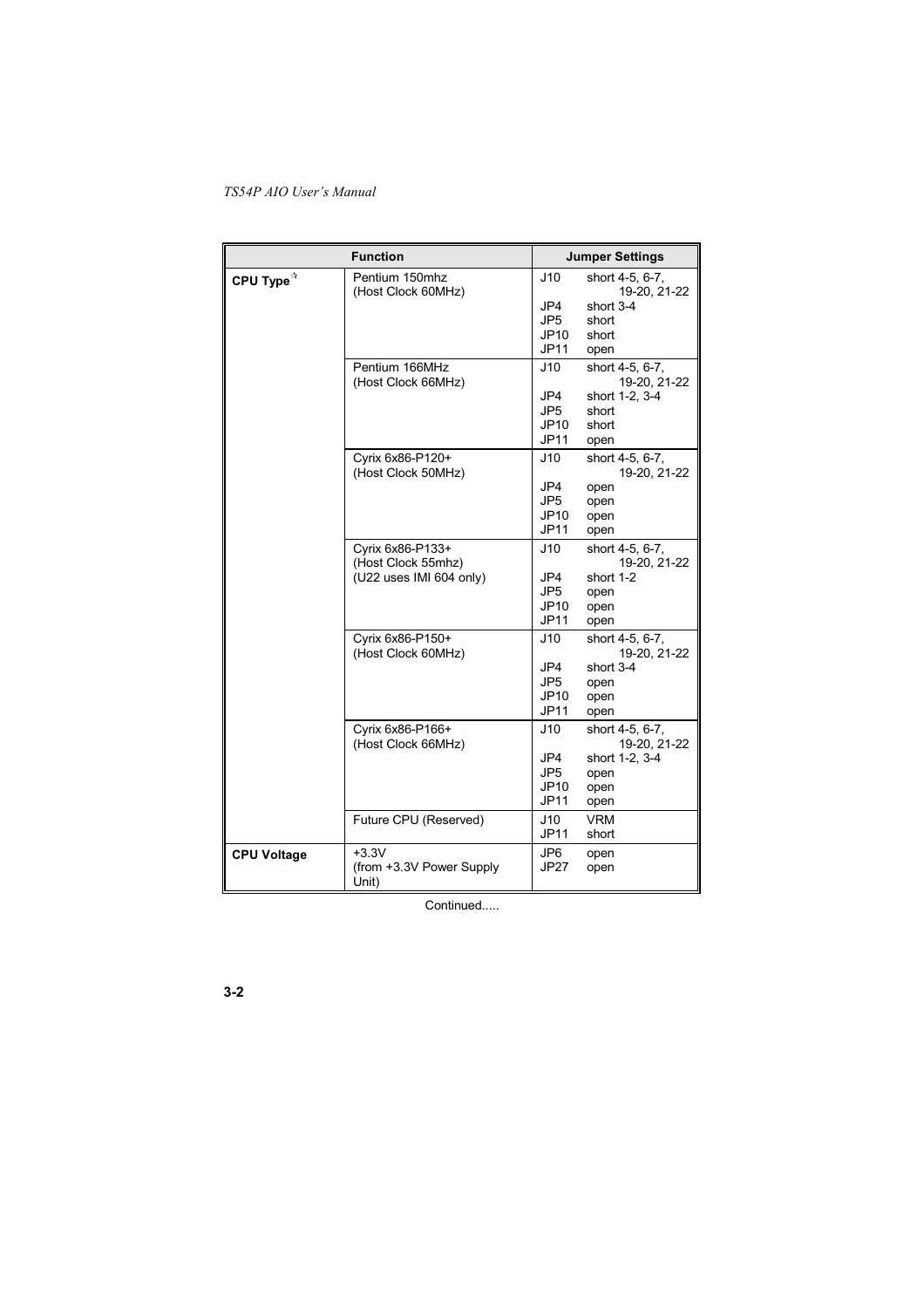| <b>Function</b>                             |                                                            | <b>Jumper Settings</b>                      |                                                                                                                             |  |
|---------------------------------------------|------------------------------------------------------------|---------------------------------------------|-----------------------------------------------------------------------------------------------------------------------------|--|
| <b>CPU Voltage</b>                          | $+3.3V$<br>(from on-baord<br>requlator)                    | JP6.<br>JP27<br>JP50.<br>JP50               | short 1-2, 3-4<br>short 1-2, 3-4<br>short 1-2, 3-4, 5-6, 7-8<br>(U25 is not installed)<br>open<br>(U25 is installed)        |  |
|                                             | $+3.14V - +3.46V$                                          | JP28                                        | short 1-2                                                                                                                   |  |
|                                             | $+3.30V - +3.46V$                                          | JP28                                        | short 3-4                                                                                                                   |  |
|                                             | $+3.45V - +3.60V$                                          | JP28                                        | short 5-6                                                                                                                   |  |
| <b>Internal Cache</b>                       | Write-Back                                                 | JP25                                        | short 1-2                                                                                                                   |  |
|                                             | Write Through                                              | JP25                                        | short 2-3                                                                                                                   |  |
| <b>External Cache</b><br><b>Memroy Size</b> | 256KB<br>(Pipelined Burst SRAM)<br>(U17, U18 is installed) | JP1<br>JP20<br>JP21<br>JP22<br>JP23<br>JP24 | short 1-2<br>short 1-2<br>short 1-2<br>short 1-2<br>short 2-3<br>short 1-2                                                  |  |
|                                             | 256KB<br>(Standard SRAM)<br>(U9~U16 is installed)          | JP1<br>JP20<br>JP21<br>JP22<br>JP23<br>JP24 | short 1-2 (pure +3.3V)<br>short 2-3<br>(+3.3V/5V mix-mode)<br>short 1-2<br>short 1-2<br>short 2-3<br>short 2-3<br>short 1-2 |  |
|                                             | 512KB<br>(Standard SRAM)<br>(U9~U16 is installed)          | JP1<br>JP20<br>JP21<br>JP22<br>JP23<br>JP24 | short 1-2 (pure +3.3V)<br>short 2-3<br>(+3.3V/5V mix-mode)<br>short 2-3<br>short 1-2<br>short 2-3<br>short 1-2<br>short 2-3 |  |
| <b>System Clock</b>                         | PCICLK/4                                                   | JP26                                        | short 2-3                                                                                                                   |  |
|                                             | PCICLK/3                                                   | JP26                                        | short 1-2                                                                                                                   |  |
| <b>On-Board Multi-I/O</b>                   | Enabled                                                    | JP7                                         | short 1-2                                                                                                                   |  |
|                                             | Disabled                                                   | JP7                                         | short 2-3                                                                                                                   |  |
| <b>CMOS Mode</b>                            | Normal (default)                                           | JP15                                        | open                                                                                                                        |  |
|                                             | <b>CMOS Data Clear</b>                                     | JP15                                        | short                                                                                                                       |  |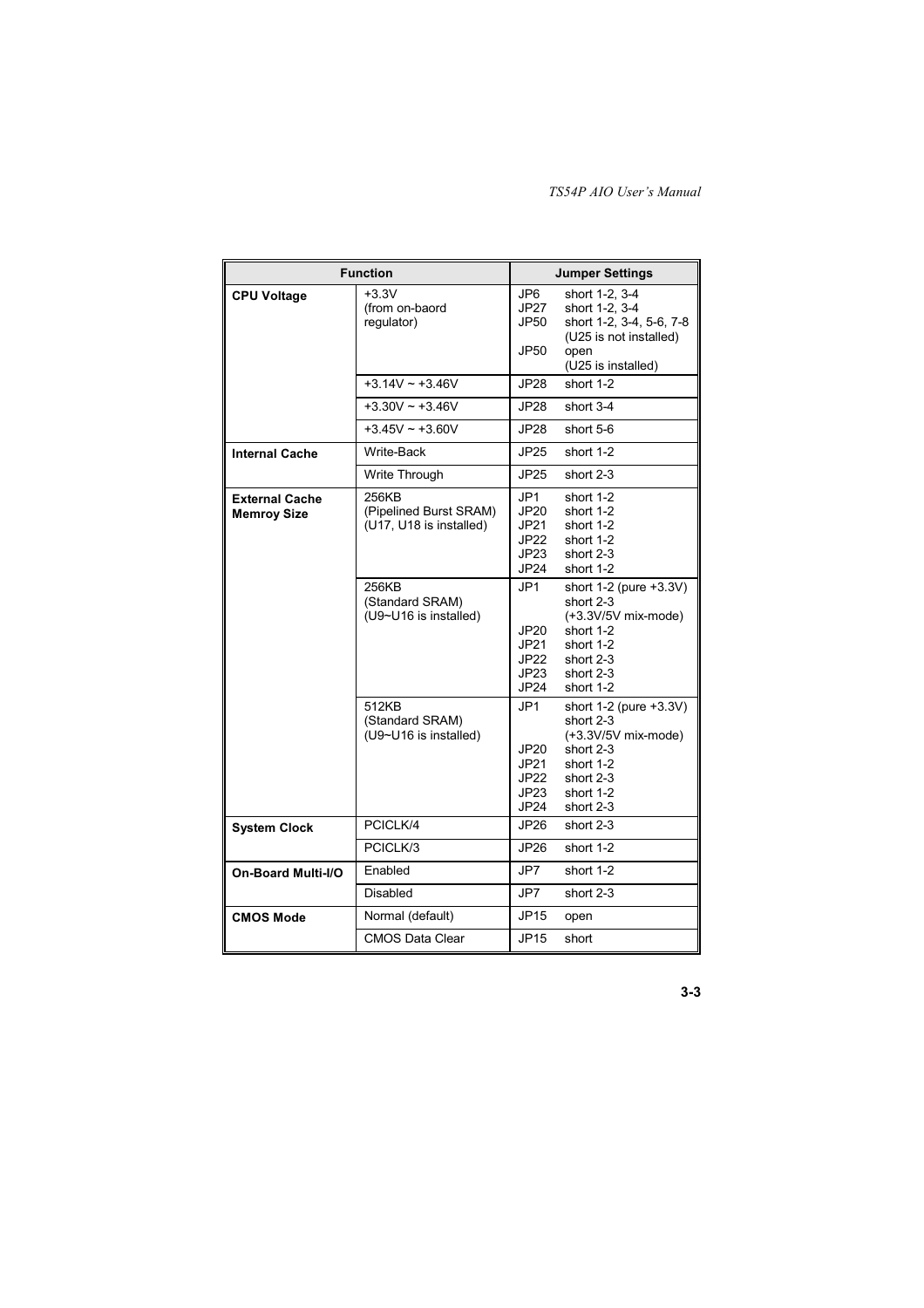#### Continued .....

| <b>Function</b>                                        |                              | <b>Jumper Settings</b> |                        |
|--------------------------------------------------------|------------------------------|------------------------|------------------------|
| <b>ECP DMA</b><br>Selection (for<br><b>SMC37C665GT</b> | DMA <sub>1</sub>             | JP8<br>JP <sub>9</sub> | short 1-2<br>short 1-2 |
| only)                                                  | DMA <sub>3</sub>             | JP8<br>JP <sub>9</sub> | short 2-3<br>short 2-3 |
| <b>IR Selection</b>                                    | Normal COM2/4                | J12                    | short 5-6, 7-8         |
|                                                        | <b>IR Function Connector</b> | J12                    | open                   |

Table 3 -1. Jumper Settings

The table below presents the detailed jumper settings for different CPU clock.<br>For example, if Pentium 100MHz CPU is installed, you should set Host Clock<br>as 66MHz and CPU Core Clock as Host Clock x 1.5.  $A$ : 

| <b>Function</b>       |                                   | <b>Jumper Settings</b>  |                |
|-----------------------|-----------------------------------|-------------------------|----------------|
| <b>Host Clock</b>     | 50 MHz                            | JP4                     | open           |
|                       | 55 Mhz (U22 uses IMI 604<br>only) | JP4                     | short 1-2      |
|                       | 60 MHz                            | JP4                     | short 3-4      |
|                       | 66 MHz (default)                  | JP4                     | short 1-2, 3-4 |
| <b>CPU Core Clock</b> | Host Clock x 1.5                  | JP <sub>5</sub><br>JP10 | open<br>open   |
|                       | Host Clock x 2                    | JP5<br>JP10             | short<br>open  |
|                       | Host Clock x 2.5                  | JP5<br>JP10             | short<br>short |
|                       | Host Clock x 3                    | JP5<br>JP10             | open<br>short  |

Table 3 -2. Jumper Settings of CPU Host & Core Clock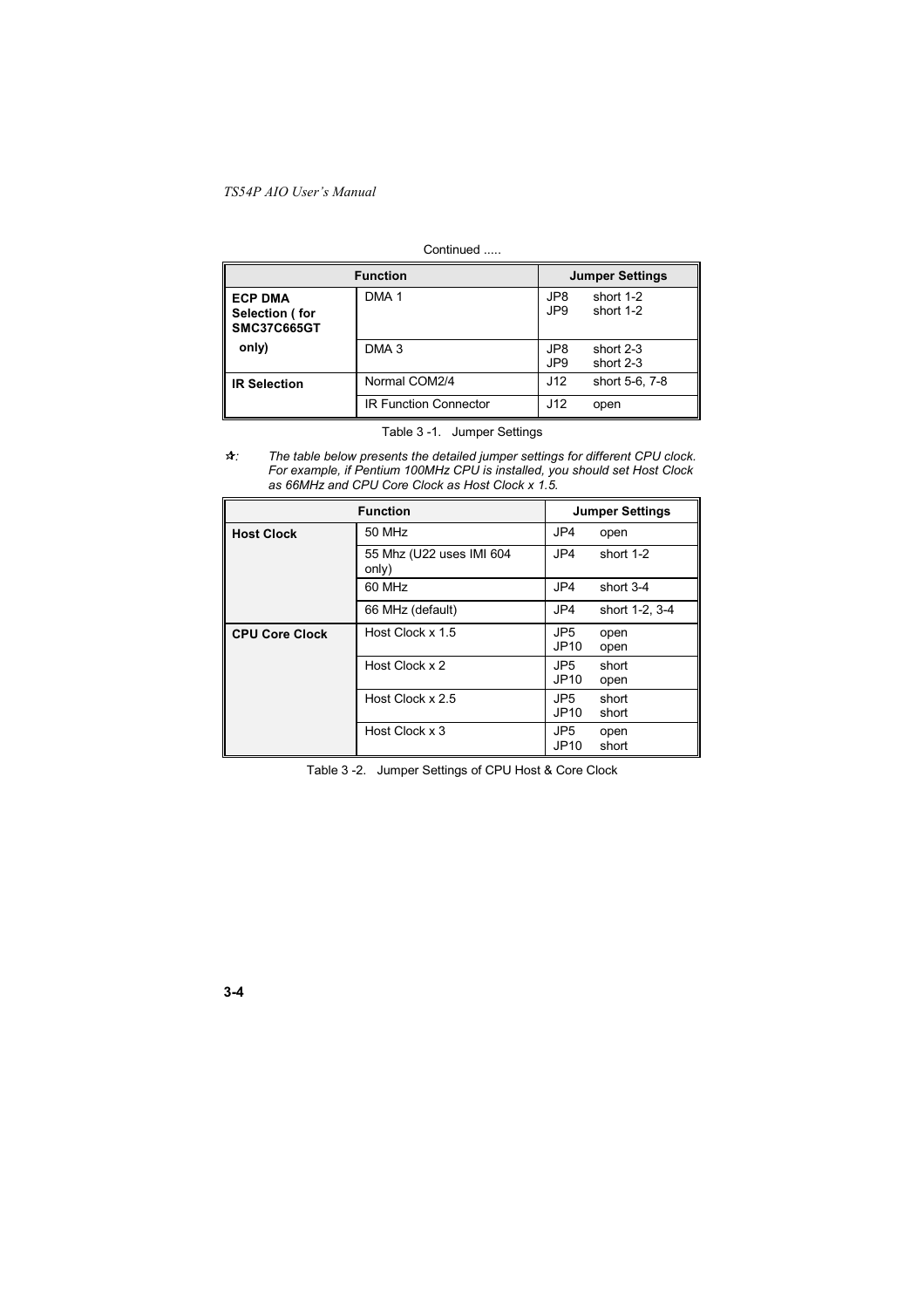

### **CPU TYPE**

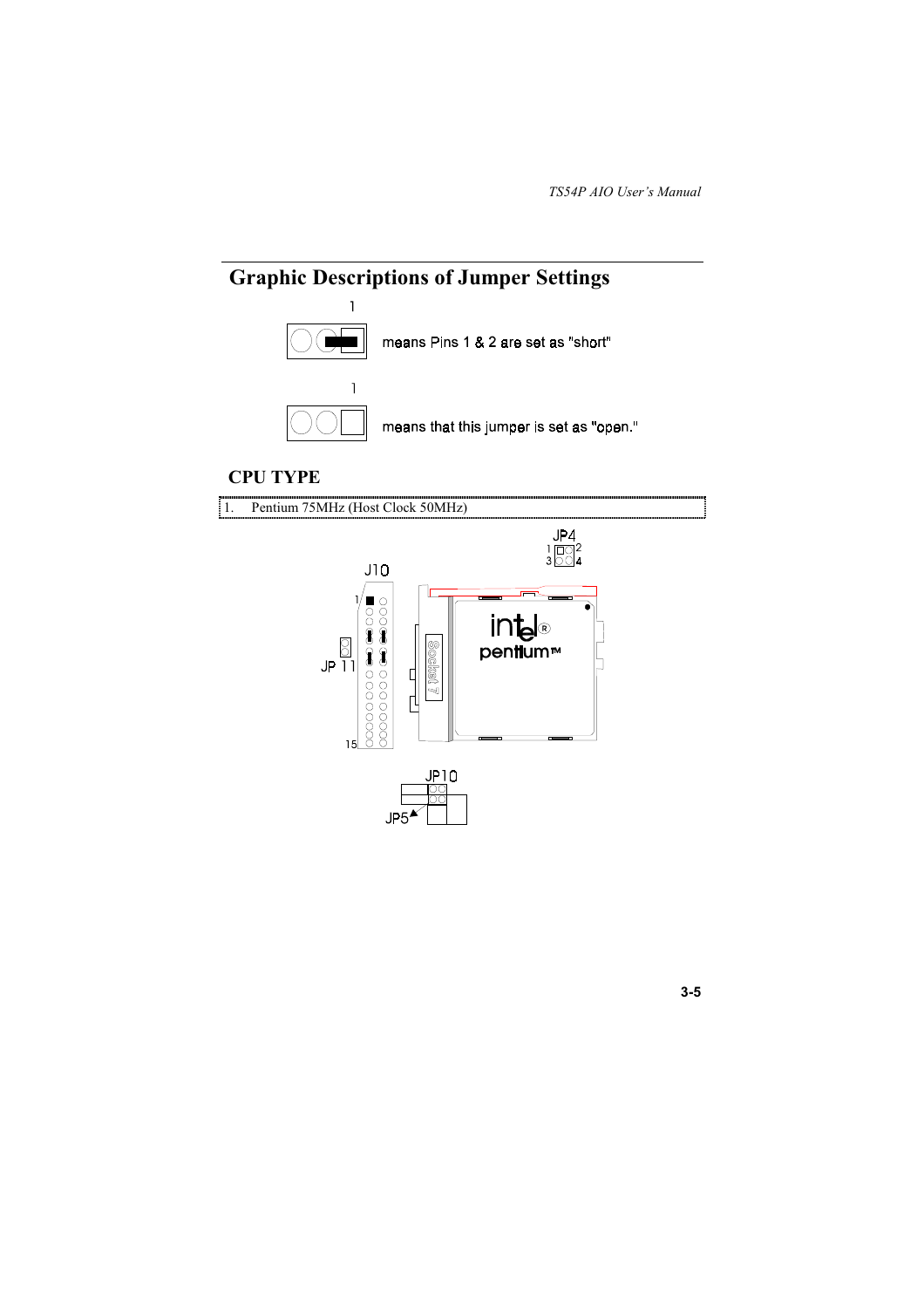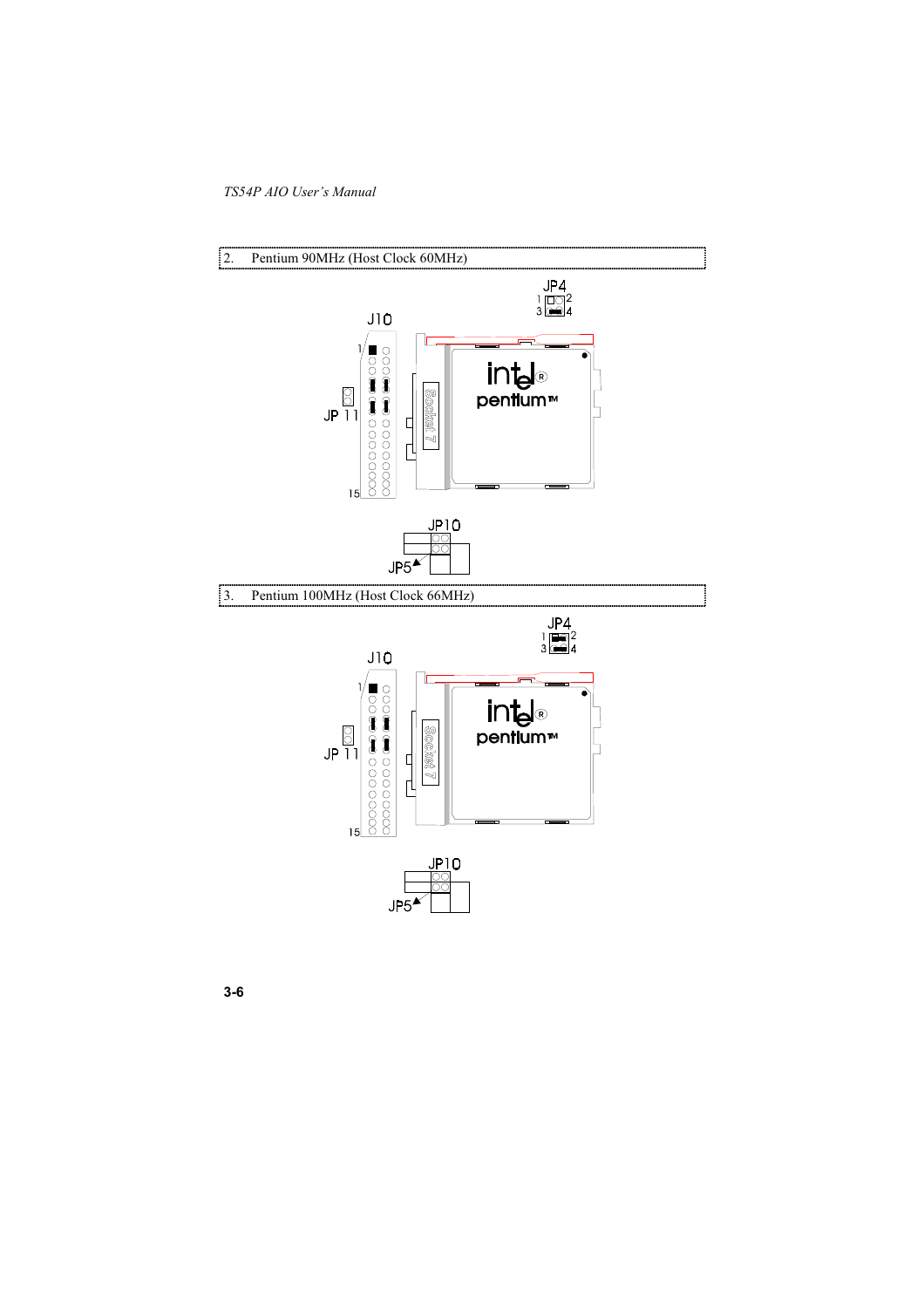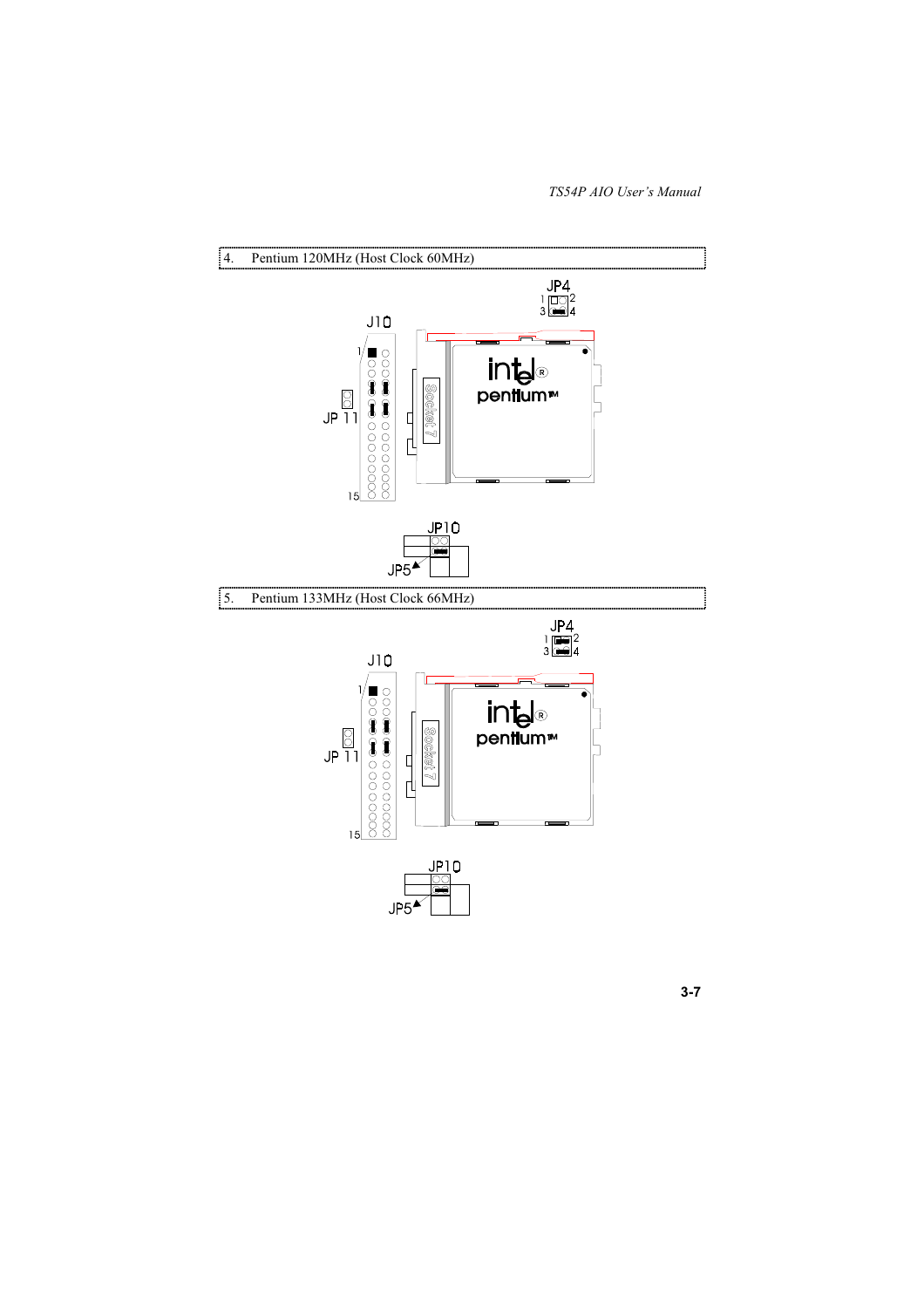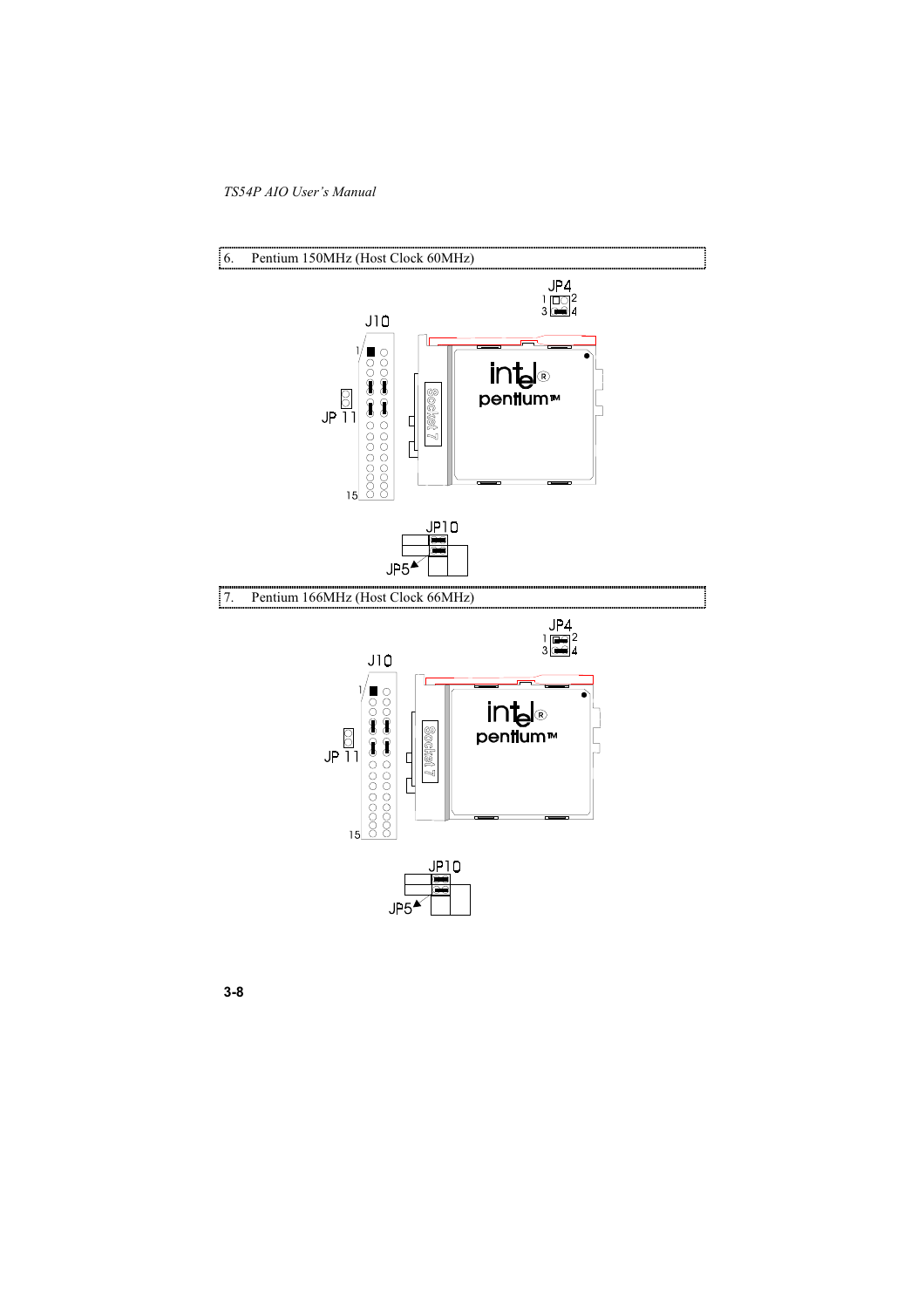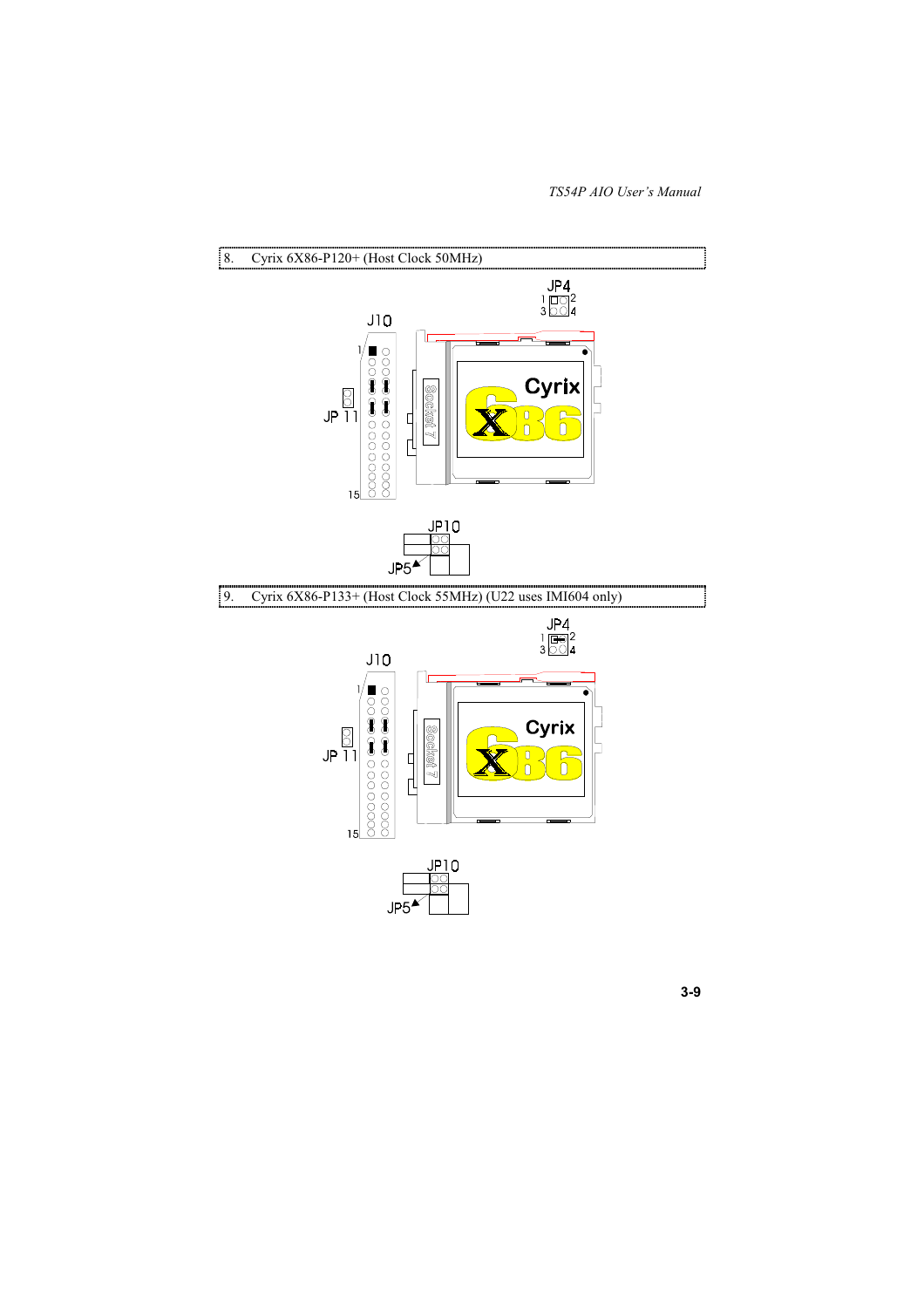

 $3 - 10$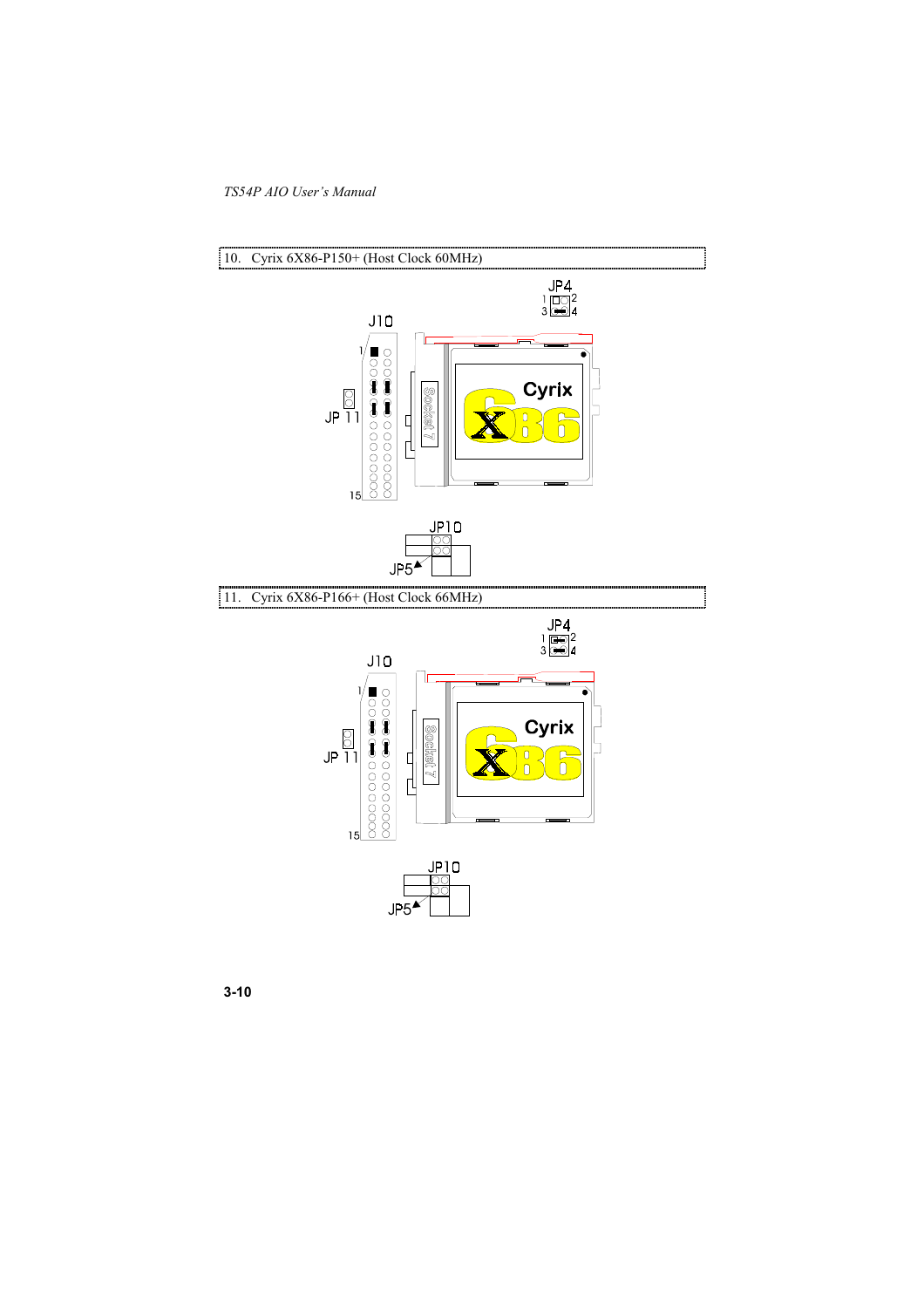

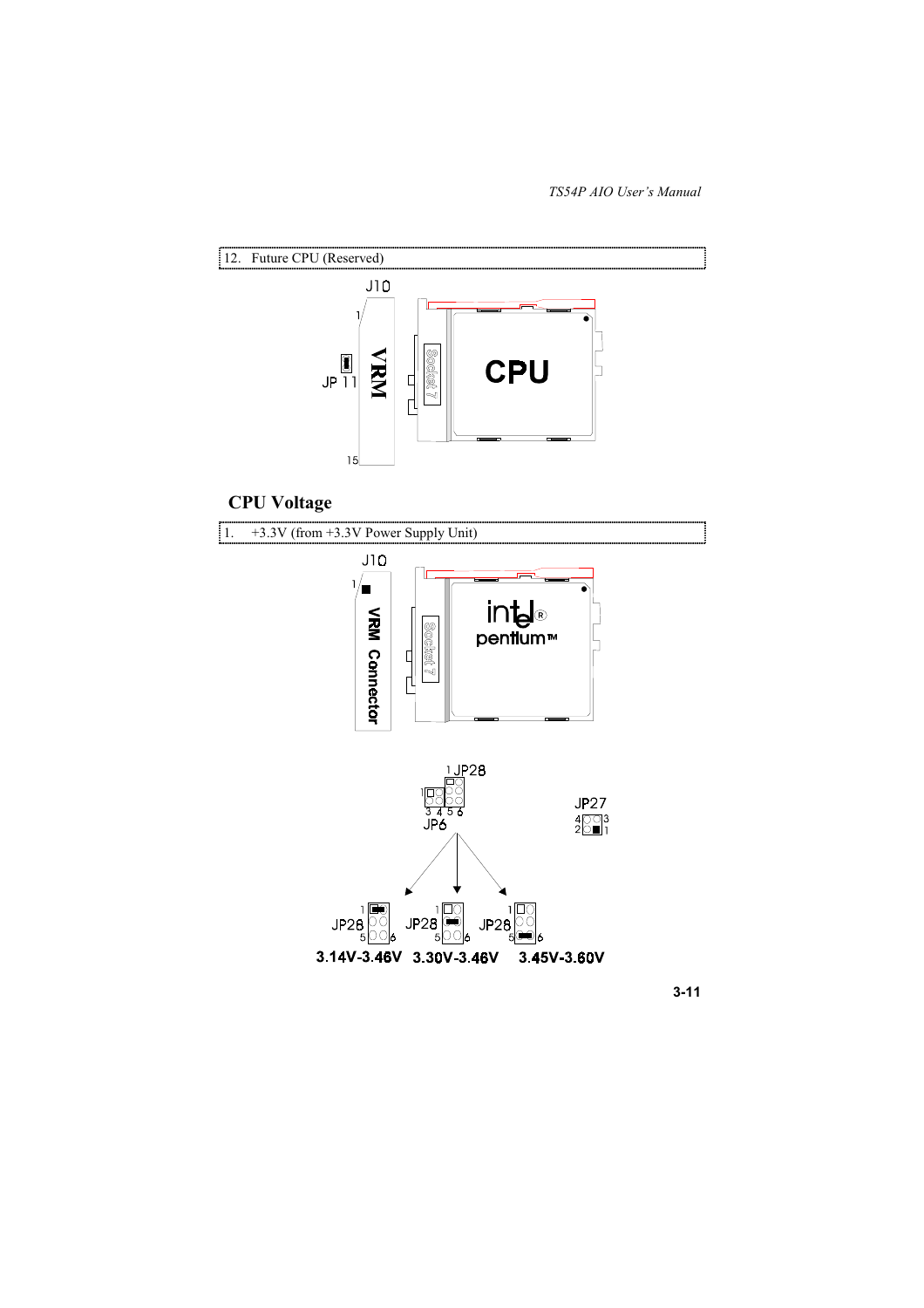

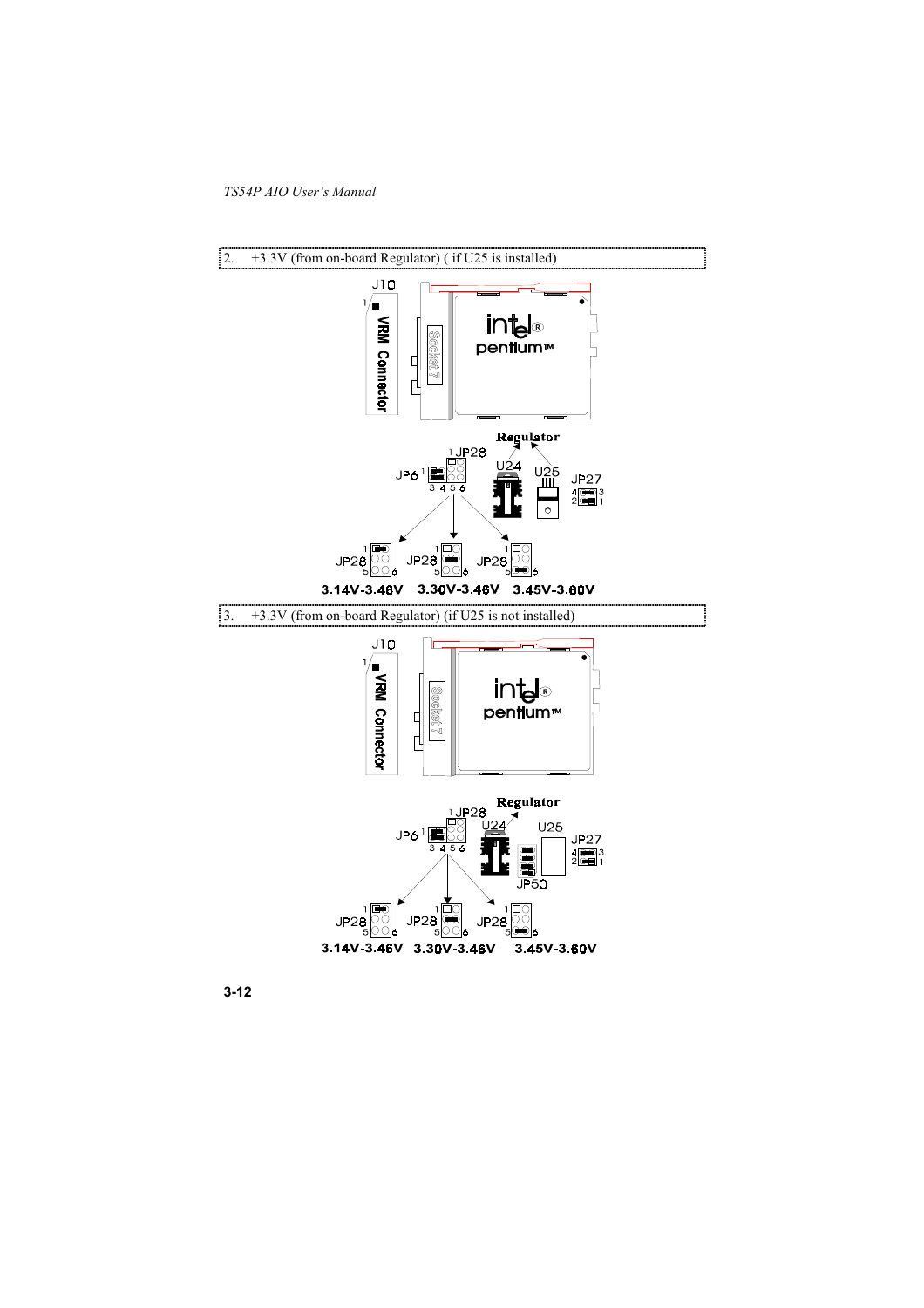

### **External Cache Memory Size**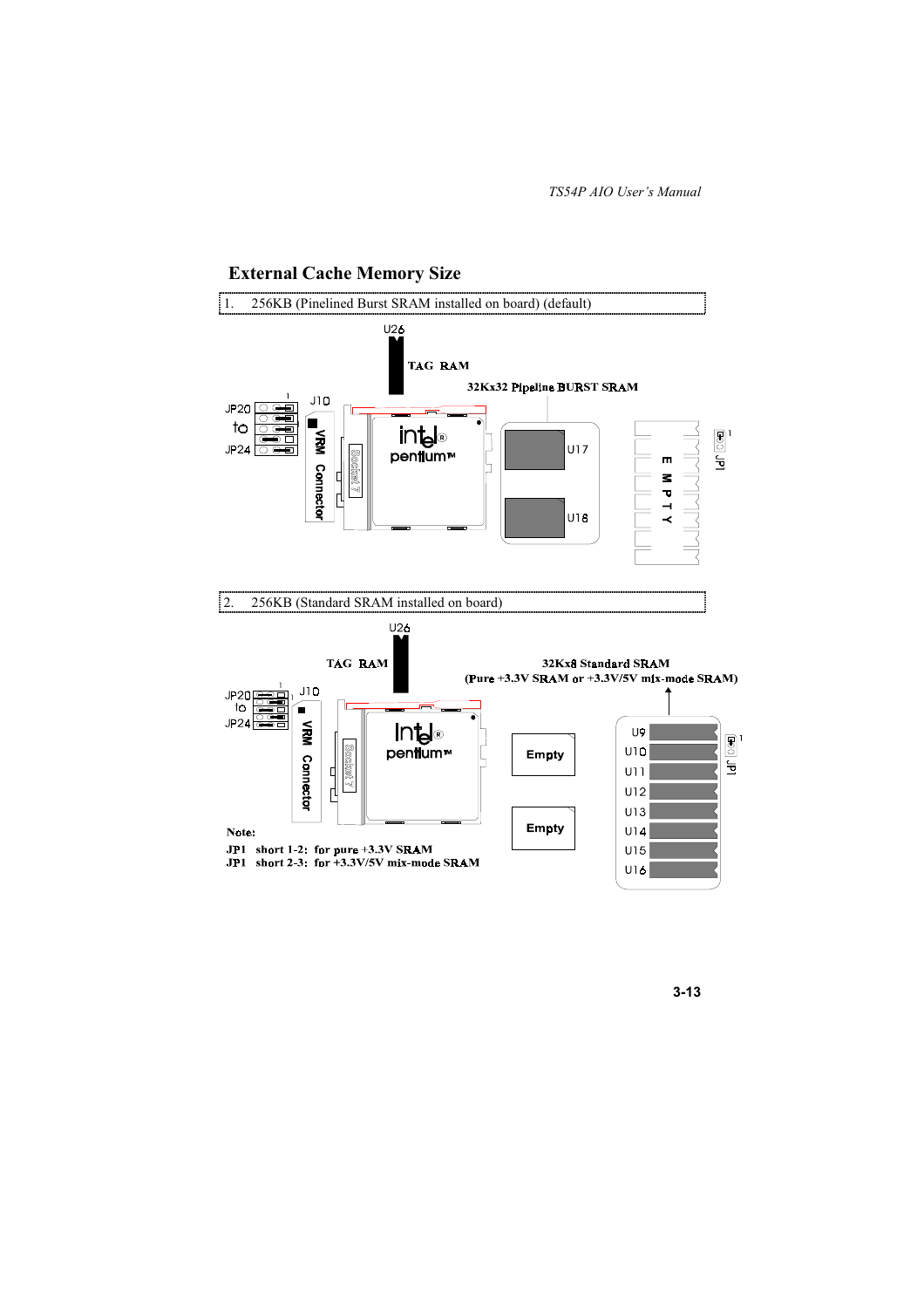

 $3 - 14$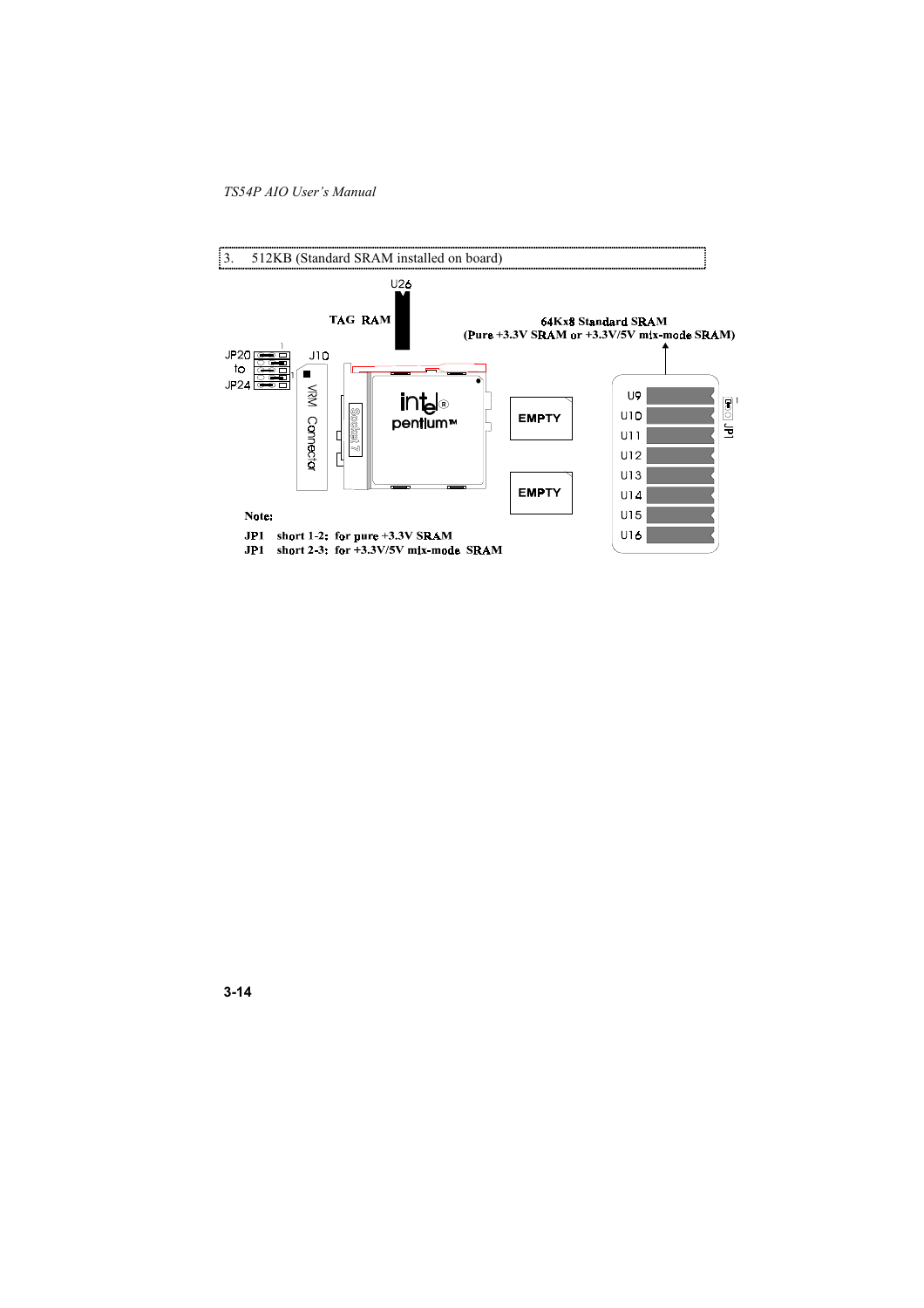## **Connectors**

The following table lists the connectors located on the TS54P AIO. They are used to connect with some peripheral devices to enhance the operating performance of the<br>system. Please refer to the mainboard layout figure on the next page for the positions of all the connectors.

| <b>Connector</b> | <b>Function</b>                                                                                                                                                                                                                                                  |
|------------------|------------------------------------------------------------------------------------------------------------------------------------------------------------------------------------------------------------------------------------------------------------------|
| J <sub>1</sub>   | PS/2 Keyboard Connector (optional)                                                                                                                                                                                                                               |
| J2               | AT Keyboard Connector                                                                                                                                                                                                                                            |
| J3               | PS/2 Mouse Connector (optional)                                                                                                                                                                                                                                  |
| J <sub>4</sub>   | <b>Floppy Connector</b>                                                                                                                                                                                                                                          |
| J <sub>5</sub>   | Secondary IDE Connector                                                                                                                                                                                                                                          |
| J6               | COM1/COM3                                                                                                                                                                                                                                                        |
| J7               | COM2/ COM4                                                                                                                                                                                                                                                       |
| J8               | <b>LPT Connector</b>                                                                                                                                                                                                                                             |
| J9               | Primary IDE Connector                                                                                                                                                                                                                                            |
| J10              | <b>VRM Connector</b>                                                                                                                                                                                                                                             |
| J11              | <b>SMI</b><br>Switch<br><b>Trubo LED</b><br>Reset<br>7<br>10<br>8<br>3<br>2<br>9<br>ó<br>5<br>4<br>X<br>χ<br>χ<br>χ<br>$^{+}$<br>Input<br>$^+$<br>19<br>14<br>18<br>15<br>13<br>12<br>20<br>17<br>16<br><b>Keyboard Lock</b><br><b>Speaker</b><br>X: No Function |
| J12              | Reserved for future                                                                                                                                                                                                                                              |
| J20              | <b>CPU Fan Power Connector</b>                                                                                                                                                                                                                                   |
| J21              | PS/2 Mouse Connector                                                                                                                                                                                                                                             |
| JP <sub>2</sub>  | <b>HDD LED Connector</b>                                                                                                                                                                                                                                         |
| JP16             | <b>External Battery Connector</b>                                                                                                                                                                                                                                |
| PS <sub>1</sub>  | Standard +5V Power Supply Connector                                                                                                                                                                                                                              |
| PS <sub>2</sub>  | +3.3V Power Supply Connector                                                                                                                                                                                                                                     |

Table 3-3. Mainboard Connectors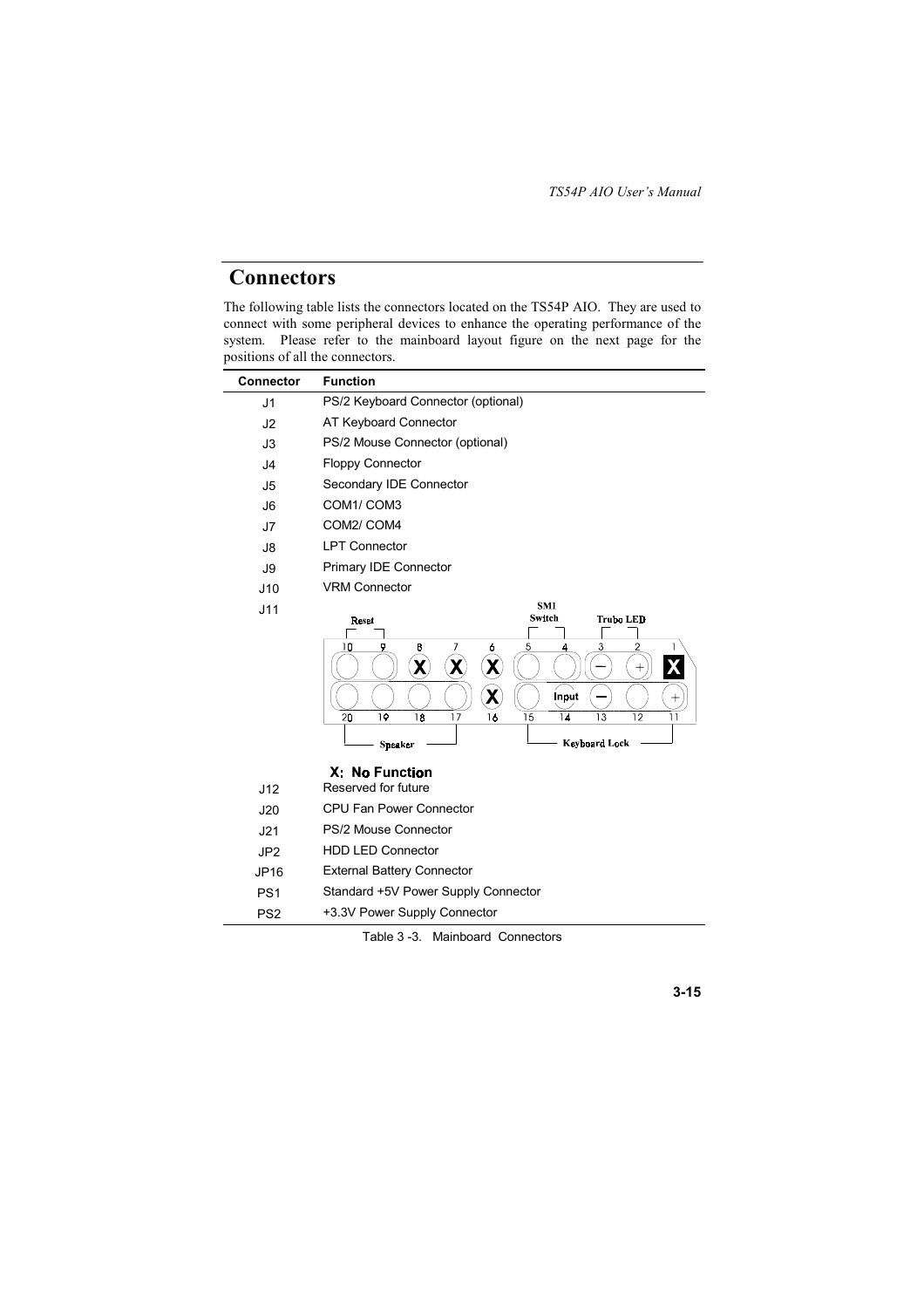**Board Layout**